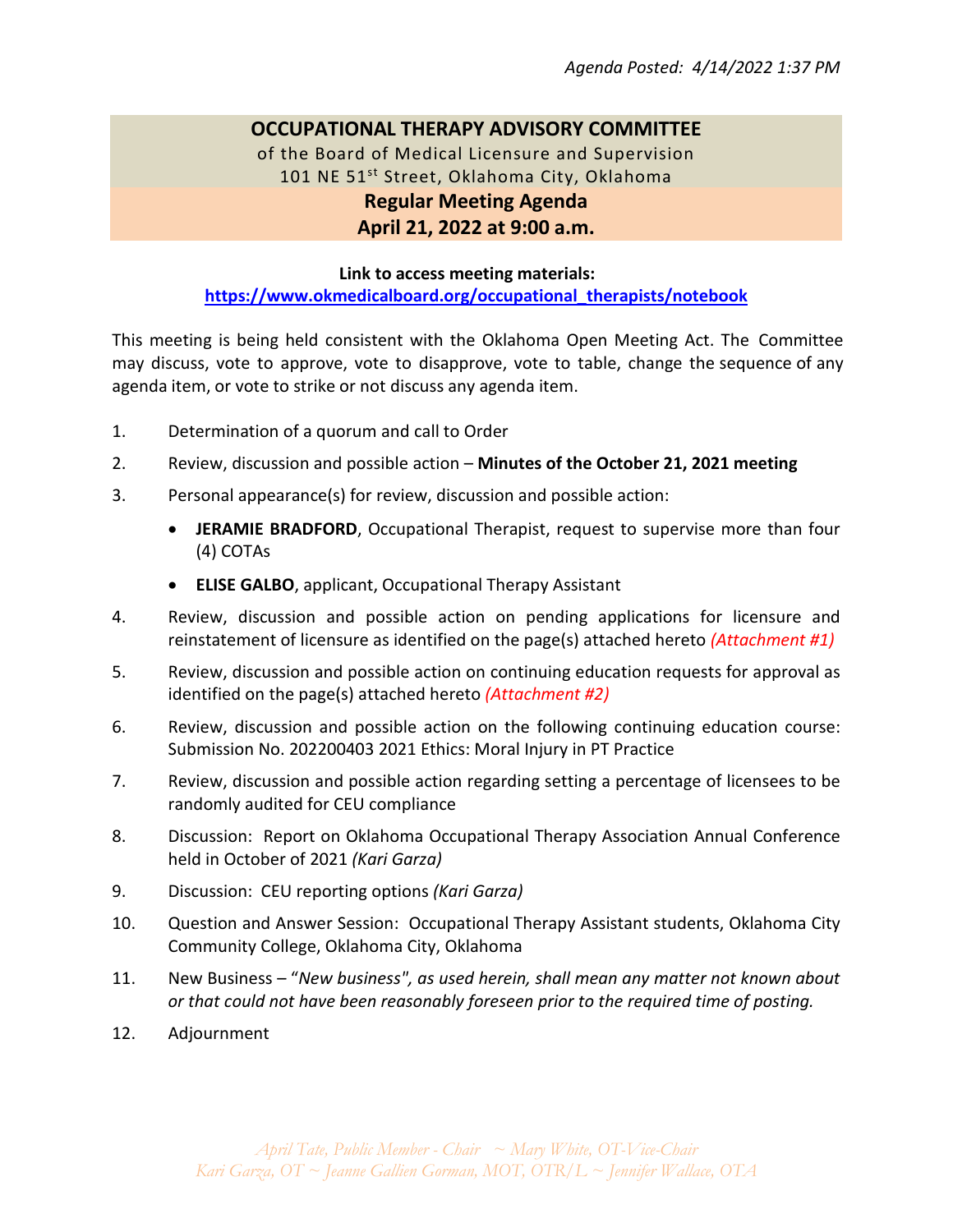# **OCCUPATIONAL THERAPY ADVISORY COMMITTEE April 21, 2022**

# **INCOMPLETE OCCUPATIONAL THERAPY ASSISTANT APPLICATIONS**

| OA 2413 | STAYNER, SUSAN GAYE         |
|---------|-----------------------------|
| OA 2414 | JONES, CHERYL ANN           |
| OA 2420 | SHAFER, CATHERINE A         |
| OA 2421 | SHELTON, NICKOLE            |
| OA 2424 | MALONE, KAYLE LYNN          |
| OA 2425 | <b>GRAHAM, RACHAEL L</b>    |
| OA 2426 | PETTY, BRIANNA              |
| OA 2427 | FOOR-RHOADES, LESLIE TAYLOR |
| OA 2428 | <b>GUNNELLS, TAMMY JEAN</b> |
| OA 2429 | BREWSTER, KAYLIN BRIANNE    |
| OA 2430 | AMPILALCID, MARY JEANNE     |

#### **COMPLETE OCCUPATIONAL THERAPY ASSISTANT APPLICATIONS**

| OA 2412 | <b>GRAVES, HANNA</b>                 |
|---------|--------------------------------------|
| OA 2415 | LANE, JONATHAN                       |
| OA 2416 | RANKIN, EMILY ELIZABETH              |
| OA 2417 | PRADO, MARY ELLEN                    |
| OA 2419 | CIFUENTES RODRIGUEZ, ARACELY BEATRIZ |
| OA 2422 | GOODE, EMILEE                        |
| OA 2423 | SANDERS, ASHLYN RENE                 |
|         |                                      |

#### **INCOMPLETE OCCUPATIONAL THERAPIST APPLICATIONS**

|         | OT 5651 BOOTH, TARA RAQUEL |
|---------|----------------------------|
| OT 5656 | JANKAS, RUSSELL TRENT      |
| OT 5662 | MCLEAN, ASHLEY             |
| OT 5663 | NYANDIKO, KENNETH TANGASI  |
| OT 5666 | BRUCE, KAREN E             |
|         |                            |

#### **COMPLETE OCCUPATIONAL THERAPIST APPLICATIONS**

| OT 5646 | FURLONG, BRIDGET               |
|---------|--------------------------------|
| OT 5647 | <b>HAGENS, NICHOLAS BARLOW</b> |
| OT 5648 | SMITH, MASON JAMES             |
| OT 5649 | BENNETT, GABRIELLE             |
| OT 5650 | RAQUEPO, SONIA                 |
| OT 5652 | ROGERS, DARA RAE               |
| OT 5653 | TRAMMELL, STEPHANIE            |
| OT 5654 | REINE, NICOLE                  |
| OT 5655 | PAULS, CATHERINE               |
| OT 5657 | DEAN, GABRIELA C               |
| OT 5658 | LAMBERT, SAMANTHA N            |
| OT 5659 | ANDERSON, KARA LEE             |
| OT 5660 | HAMBRECHT, ASHLEY JO           |
| OT 5661 | HARRIS, JESSICA LEE            |
| OT 5664 | DEMISSIE, MYRA MARTHA          |
| OT 5665 | MOTT, JORDAN AMBER             |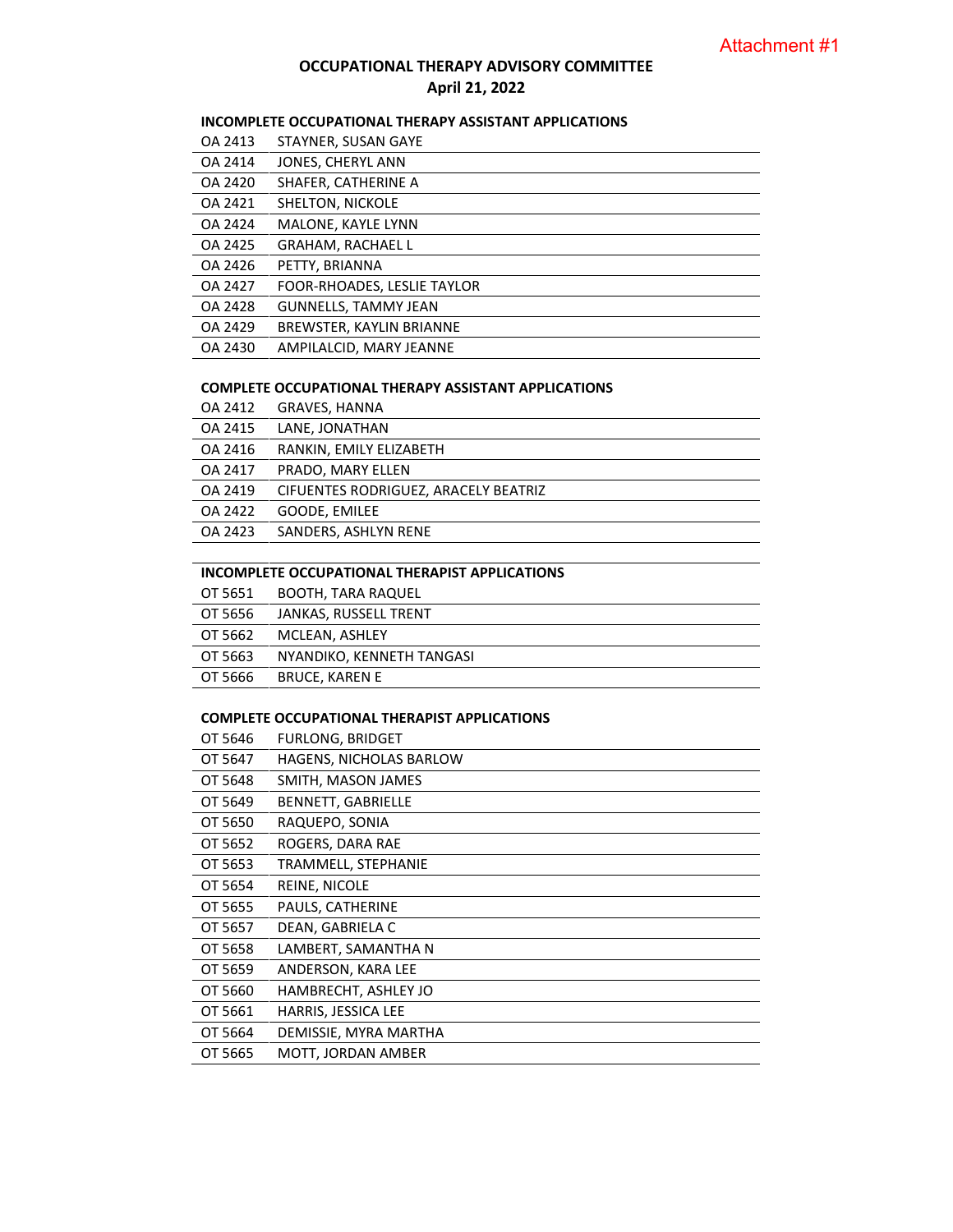| <b>Course Number</b> | <b>Course Provider</b>            | <b>Course Title</b>                                    | <b>Hours</b> |
|----------------------|-----------------------------------|--------------------------------------------------------|--------------|
|                      | ASSISTIVE TECHNOLOGY AND          |                                                        |              |
| 202200384            | <b>WELLNESS SOLUTIONS</b>         | MEDICAID 101                                           |              |
|                      | <b>INTEGRIS JIM THORPE</b>        | NEUROPROTECTIVE FEEDING DEVELOPMENT OF THE             |              |
| 202200385            | <b>REHABILITATION</b>             | NEONATE AND INFANT                                     |              |
|                      | <b>INTEGRIS JIM THORPE</b>        | REHABILITATION EVIDENCE: FIND IT, APPRAISE IT          |              |
| 202200386            | <b>REHABILITATION</b>             | AND USE IT IN EVERYDAY PRACTICE                        |              |
|                      | <b>INTEGRIS JIM THORPE</b>        |                                                        |              |
| 202200387            | <b>REHABILITATION</b>             | MENTAL HEALTH AND NEUROREHABILITATION                  |              |
|                      |                                   | <b>GENERATIONAL DYNAMICS: FIVE GENERATIONS AND</b>     |              |
| 202200388            | SAINT FRANCIS HEALTH SYSTEM       | <b>GROWING TENSIONS</b>                                | 2.5          |
|                      | TULSA HAND THERAPY GROUP          |                                                        |              |
| 202200389            | AND TULSA BONE AND JOINT          | DRY NEEDLING FOR UE ORTHO REHAB                        |              |
|                      |                                   | UNDERSTANDING PEDIATRIC FEEDING DISORDERS IN           |              |
| 202200390            | <b>LITTLE LIGHT HOUSE</b>         | THE CLASSROOM SETTING                                  | 12           |
|                      | <b>INTEGRIS JIM THORPE</b>        |                                                        |              |
| 202200391            | <b>REHABILITATION</b>             | ON THE RULES AND ETHICS OF SUPERVISION                 |              |
|                      | <b>INTEGRIS JIM THORPE</b>        | UPPER LIMB LOSS PROSTHETIC REHABILITATION: AN          |              |
| 202200392            | <b>REHABILITATION</b>             | <b>INTRODUCTORY COURSE</b>                             |              |
| 202200393            | <b>CINCINNATI CHILDREN'S</b>      | <b>BOWEL MANAGEMENT LIVE!</b>                          | 11           |
|                      | <b>INTEGRIS JIM THORPE</b>        | ADDRESSING INSIGHT AND AWARENESS DEFICITS IN           |              |
| 202200394            | <b>REHABILITATION</b>             | <b>BRAIN INJURY REHABILITATION</b>                     |              |
|                      |                                   |                                                        |              |
|                      |                                   | ASSESSMENT AND TREATMENT OF THE PATIENT                |              |
| 202200395            | <b>RELIAS</b>                     | WITH PARKINSON'S AND RELATED DISEASES                  | 1.25         |
| 202200396            | <b>RELIAS</b>                     | DIZZINESS: EVALUATION AND TREATMENT                    | 1.25         |
|                      |                                   | DYSPHAGIA: AN OVERVIEW FOR OCCUPATIONAL                |              |
| 202200397            | <b>RELIAS</b>                     | <b>THERAPISTS</b>                                      |              |
|                      |                                   | EVIDENCE-BASED INTERVENTIONS FOR                       |              |
| 202200398            | <b>RELIAS</b>                     | <b>INCONTINENCE IN OLDER ADULTS</b>                    |              |
| 202200399            | <b>ACCELERATED CARE PLUS CORP</b> | <b>FRAILTY SERIES - FRAILTY OVERVIEW</b>               |              |
|                      |                                   |                                                        |              |
| 202200400            | <b>ACCELERATED CARE PLUS CORP</b> | <b>FRAILTY SERIES - PREVENTING ADVERSE OUTCOMES</b>    |              |
| 202200401            | <b>HALO PROJECT</b>               | <b>TRUST BASED RELATIONAL INTERVENTION</b>             | 12           |
|                      |                                   | <b>GERIATRIC PHARMACOLOGY: MAXIMIZING SAFETY &amp;</b> |              |
| 202200402            | <b>PESI</b>                       | <b>EFFECTIVENESS</b>                                   | 6.25         |
|                      |                                   |                                                        |              |
|                      |                                   | MUSIC THERAPY: TREATMENT SETTINGS, EVIDENCE            |              |
|                      |                                   | <b>BASED INTERVENTIONS FOR PATIENTS, AND</b>           |              |
| 202200404            | <b>OANAPT</b>                     | TECHNIQUES FOR INTERDISCIPLINARY TEAMS                 | 1.5          |
|                      | <b>WILL POWER WELLNESS &amp;</b>  | WELLNESS WARRIOR: GUIDE TO CONQUERING                  |              |
| 202200405            | CONSULTING, LLC                   | <b>CHRONIC PAIN</b>                                    | 7.5          |
|                      | <b>INTEGRIS JIM THORPE</b>        | SUBSTANCE USE DISORDERS AND IMPACT ON                  |              |
| 202200406            | <b>REHABILITATION</b>             | MEDICAL AND REHABILITATION OUTCOMES                    |              |